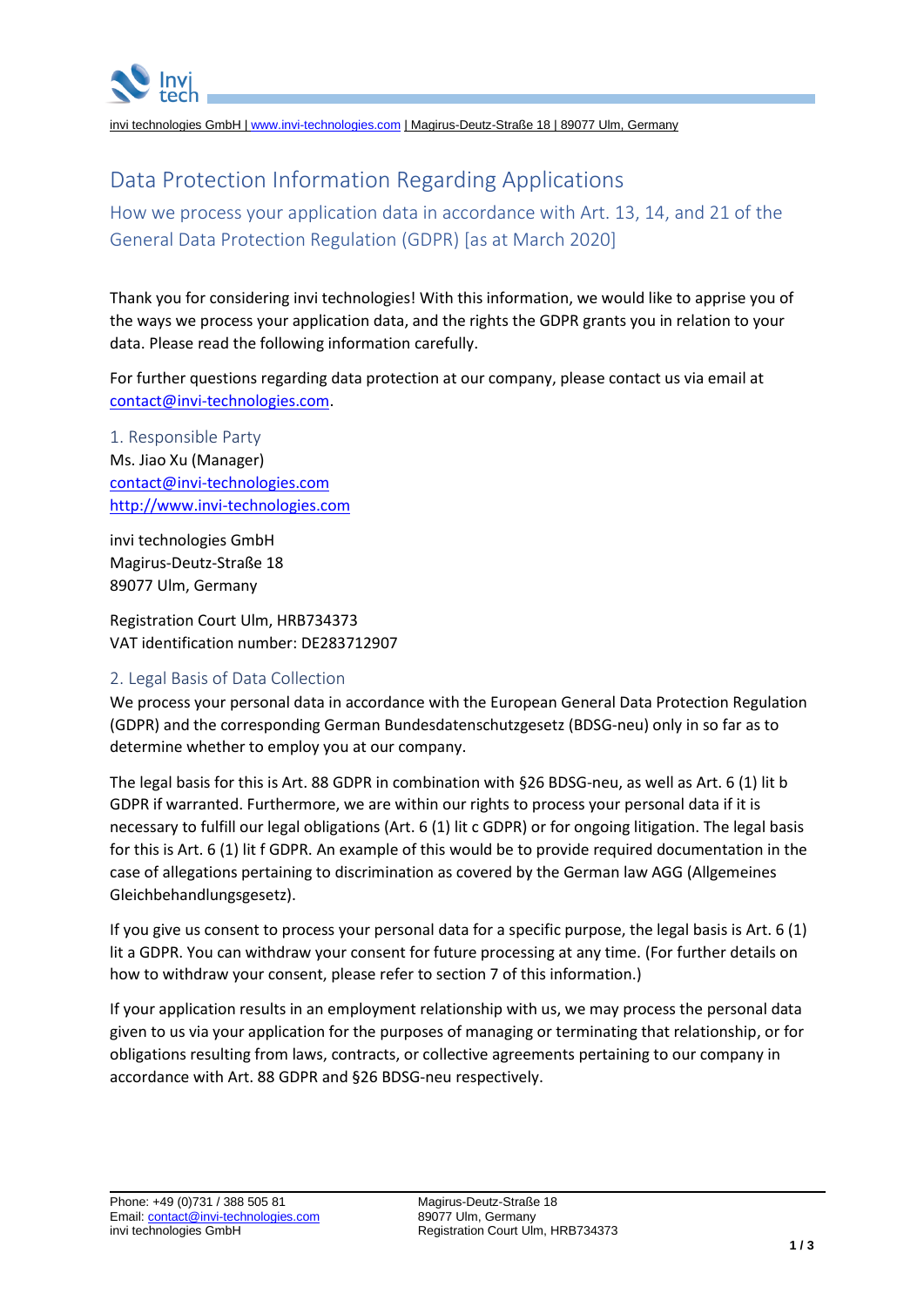

invi technologies GmbH | [www.invi-technologies.com](http://www.invi-technologies.com/) | Magirus-Deutz-Straße 18 | 89077 Ulm, Germany

## 3. Collected Data

We only process your personal data as it pertains to your application. This data includes general personal information (name, address, contact information, etc.), information about your professional qualifications and school records, information about additional qualifications, as well as other data you might send to us in the context of your application.

# 4. Origin of Data

We process personal data that we have acquired via personal contact, in the form of your application (mailed or electronic), or via the German Federal Employment Agency (Bundesagentur für Arbeit) and its "Jobbörse" platform if you are using their services.

# 5. Recipients of Data

Within our company, your personal data will only be processed by the departments and persons that require it for contractual or legal obligations, or to determine whether to employ you at our company. We may transmit your personal data to our associates within the limits laid out by section 2 of this information.

In accordance with Art. 28 GDPR, your data may be processed by external service providers (so-called "Processors") on our behalf. These cases are governed by contracts and we take full responsibility to ensure that your data is processed in accordance with the GDPR. In our case, processors include web hosting and office software service providers. If your application results in an employment relationship with us, some of your personal data will be shared with our accountants.

Your data will only be shared outside of our company in cases where this is permissible under current law, necessary to comply with legal obligations, or in cases where we have your consent to do so.

# 6. Duration of Data Collection

We store your personal data as long as necessary to determine whether to employ you at our company. Your personal and application data will be kept for at most 6 months after the conclusion of the application process (for example, after we have declined an application), unless we have the permission or legal obligation to store it longer. In the case of litigation, we store your personal data until the conflict is resolved. If you withdraw your application, we will delete your personal data as soon as possible.

In case you consent, we may store your personal data for a longer period of time. The exact duration will be limited by the extent of your consent. If your application results in an employment relationship with us, we will continue to hold onto your data within the limits of the GDPR and subsequently transfer it to your personnel file.

Upon the conclusion of the application process, you might receive an invitation to our talent pool. In case of future suitable job openings, we can contact the members of our talent pool to solicit applications. If you consent to be included in the pool, we will continue to store your personal data. The exact duration will be limited by the extent of your consent.